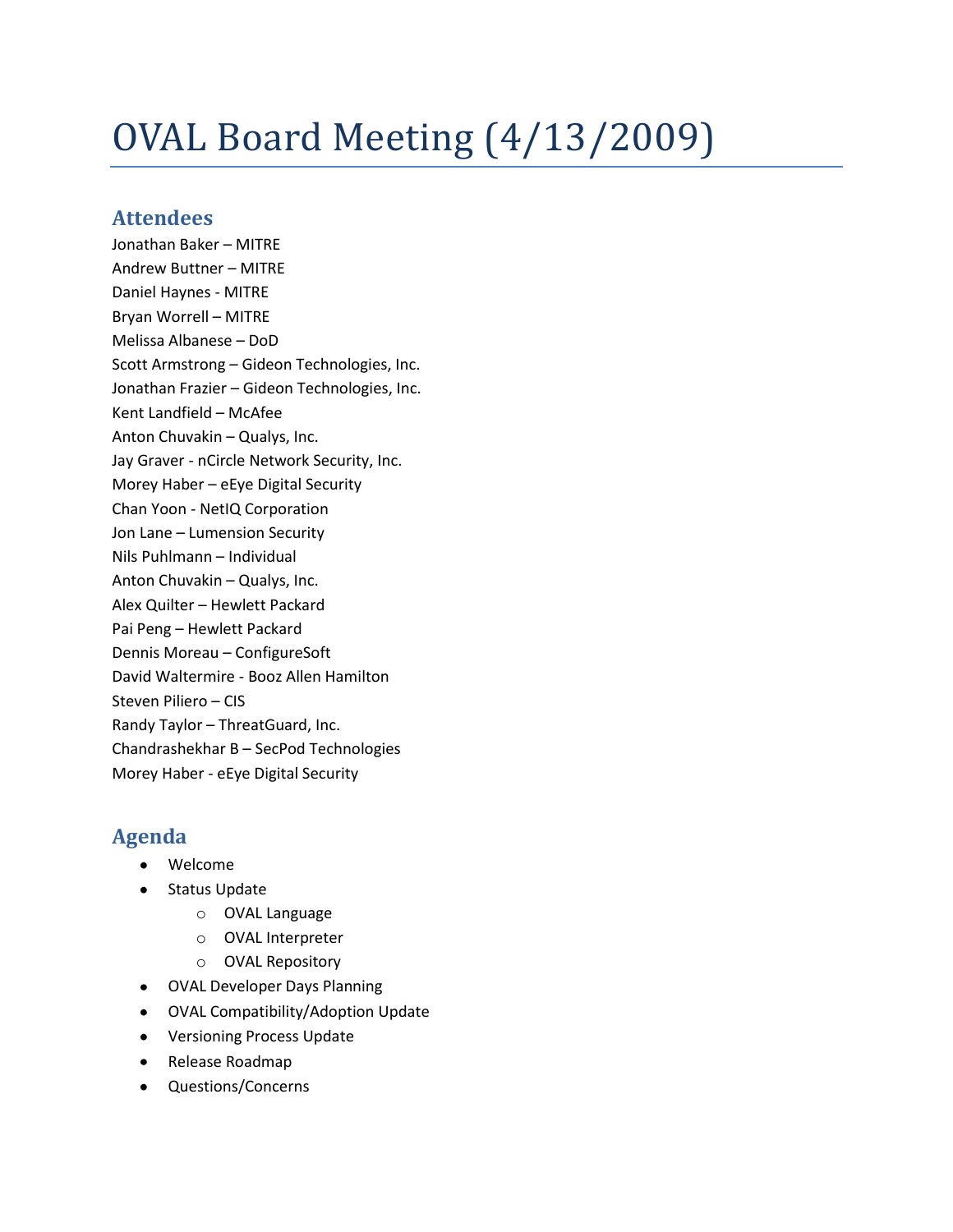# **Meeting Summary**

## **Welcome**

After introductions the group was welcomed to the 2009 2<sup>nd</sup> quarter OVAL Board Meeting. One new board member was introduced to the group:

Chandrashekhar B – SecPod Technologies

### **Status Update**

A brief status update of the OVAL project as a whole was delivered. The following items were covered:

- OVAL Language
	- o We have completed the needed updates and clarifications to the release process and are ready to resume work on version 5.6.
	- $\circ$  A lot of work has been done on the documentation on the language web site to address the concerns on the versioning and deprecation policy (e.g., supporting old versions of the language to minimize impact on vendors).
- OVAL Interpreter
	- $\circ$  Work is being done to improve Windows support with a new build coming in the next few weeks. Moving forward, we plan to continue to improve Linux support and develop a port to Solaris all in an effort to enable the SCAP Validation Program to test on Windows , Linux, and Solaris systems.
- OVAL Repository
	- $\circ$  The OVAL Repository continues to be current for all Windows advisories. There are active Sun, HPUX, and Apple (content for the latest Safari issues and other Apple software products) and related content contributions as well. Over the past four months, we have had vulnerability definitions submitted for two Windows zero day vulnerabilities (IE and PowerPoint). It is great to have the repository up and current before the patches move out.

### **OVAL Developer Days Planning**

OVAL Developer Days has been in the late spring/early summer time frame for several years now. At the last couple of events, we have received requests to extend the event to all of the SCAP standards and protocols. With this is mind, we are planning this year's OVAL Developer Days as part of a week-long SCAP Developer Days event at MITRE's Bedford campus. At this point, we are unsure how much time OVAL will get and/or use on the agenda. We are currently thinking OVAL will have at least a half day. There will be a lot of time spent on the review of SCAP and the criteria for inclusion of a new effort in SCAP. This is going to be a technical event for developers and standards developers.

We have considered both a linear and track format for the sessions. We want to look at all of the efforts in order to determine what to include. Please use the OVAL-Developer-List as a forum for suggesting and discussing topics for OVAL at this year's event. The agenda is not fixed at this point. XCCDF, OVAL, and other efforts will likely be covered.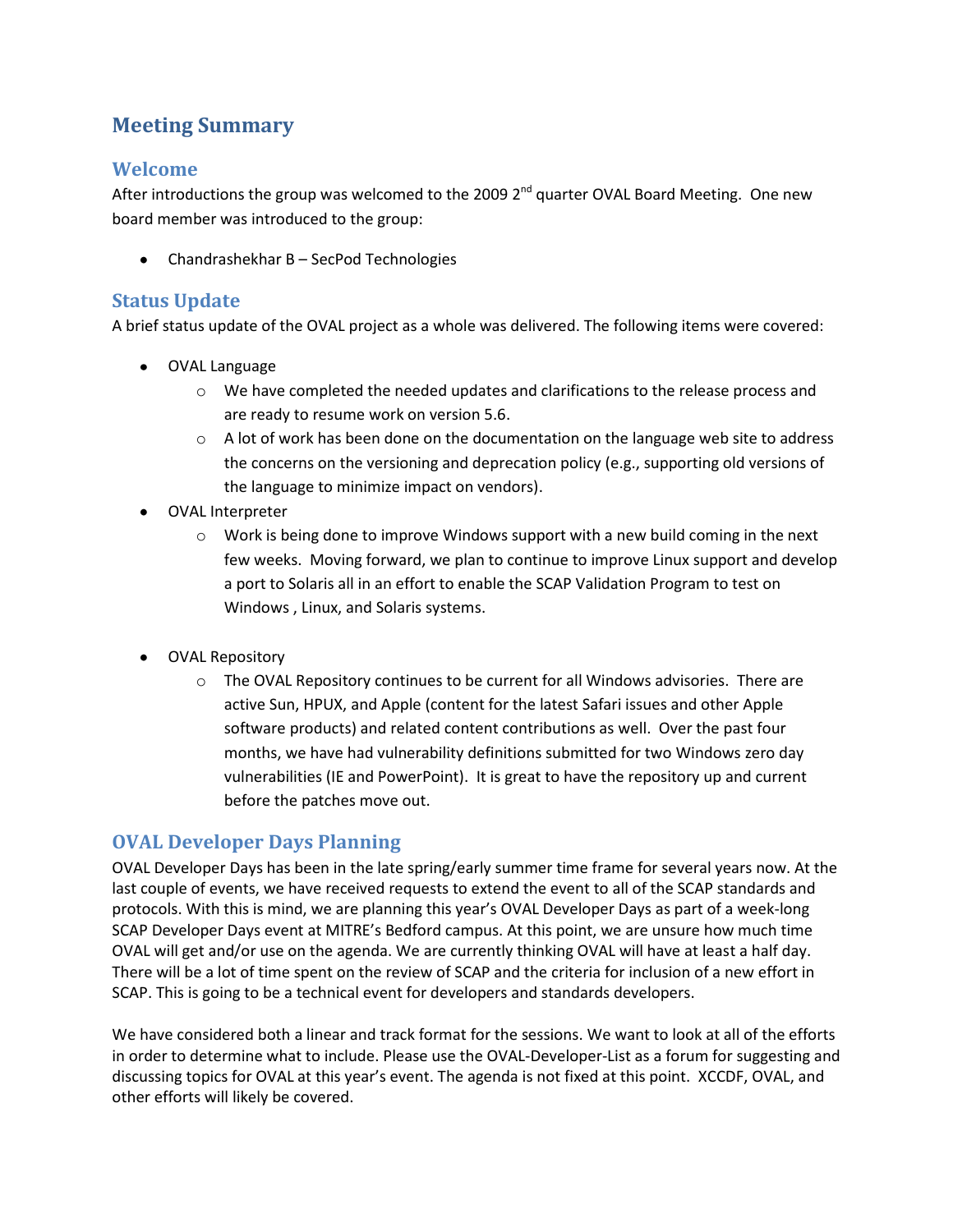# **OVAL Compatibility/Adoption Update**

We continue to work closely with NIST to complete the transition to a NIST-run OVAL Validation Program. Through SCAP's existing OVAL testing, NIST and MITRE have received feedback about the need for expanding the breadth and depth of the OVAL testing. This has led us to reevaluate the testing program and again delay the launch of a standalone OVAL program. We hope to only stand up a standalone OVAL Validation program when we are confident that it will meet the end user needs. This is causing us to invest time and effort into:

- expanded test suites and example content
- OVAL Interpreter development to support validation testing
- enhanced test requirements to ensure proper coverage of OVAL Language constructs

We are expecting this delay to push the start date of the standalone OVAL Validation Program at NIST back a few months until summer 2009. We need to understand what end users need and expect from an OVAL Validated product. We plan to look to the Board and vendors supporting OVAL for guidance here.

- What impact will this 3-6-month delay have? It is not certain what the level of work is required for writing test content, updating the interpreter, and refining the test requirements. We are currently working on scoping this effort.
- Will there be coverage for platforms other than Windows? A first priority will be ensuring that testing for Windows platforms is complete. At this point, we are thinking that we will require products to support all tests defined in the OVAL Language for each platform a product claims support. Support for other platforms will follow. We will likely focus on Red Hat, Solaris, and then OSX.
- How does the expanded testing relate to SCAP Validation Program? SCAP has a validation program life cycle in place. The SCAP Validation Program will be open to revision sometime in the next few months and we'll try to identify improvements for the process.

## **Versioning Process**

In response to the discussion related to the versioning process, we have better documented and clarified our current process. Since our last meeting, we have completed and published a new deprecation policy. We have reviewed, clarified, and reorganized the existing documentation related to how we version the language and the review process utilized for new versions of the language. Please take a look at these documents and let us know if you have any additional questions or comments. Our goal is to make sure that the community has complete visibility into how the process works and to ensure that the process meets the community needs. The following is a link to these documents:

#### <http://oval.mitre.org/language/about/index.html>

We've used feedback to generate three standalone documents on the OVAL website (URL directly above). The most significant change has been the addition of a formal deprecation policy. This addition will likely be the most impactful change on the OVAL Language schemas in the next minor version since we will populate all of this new deprecation information for each item that is currently deprecated. Again, please review the new documents and give us any additional feedback you may have.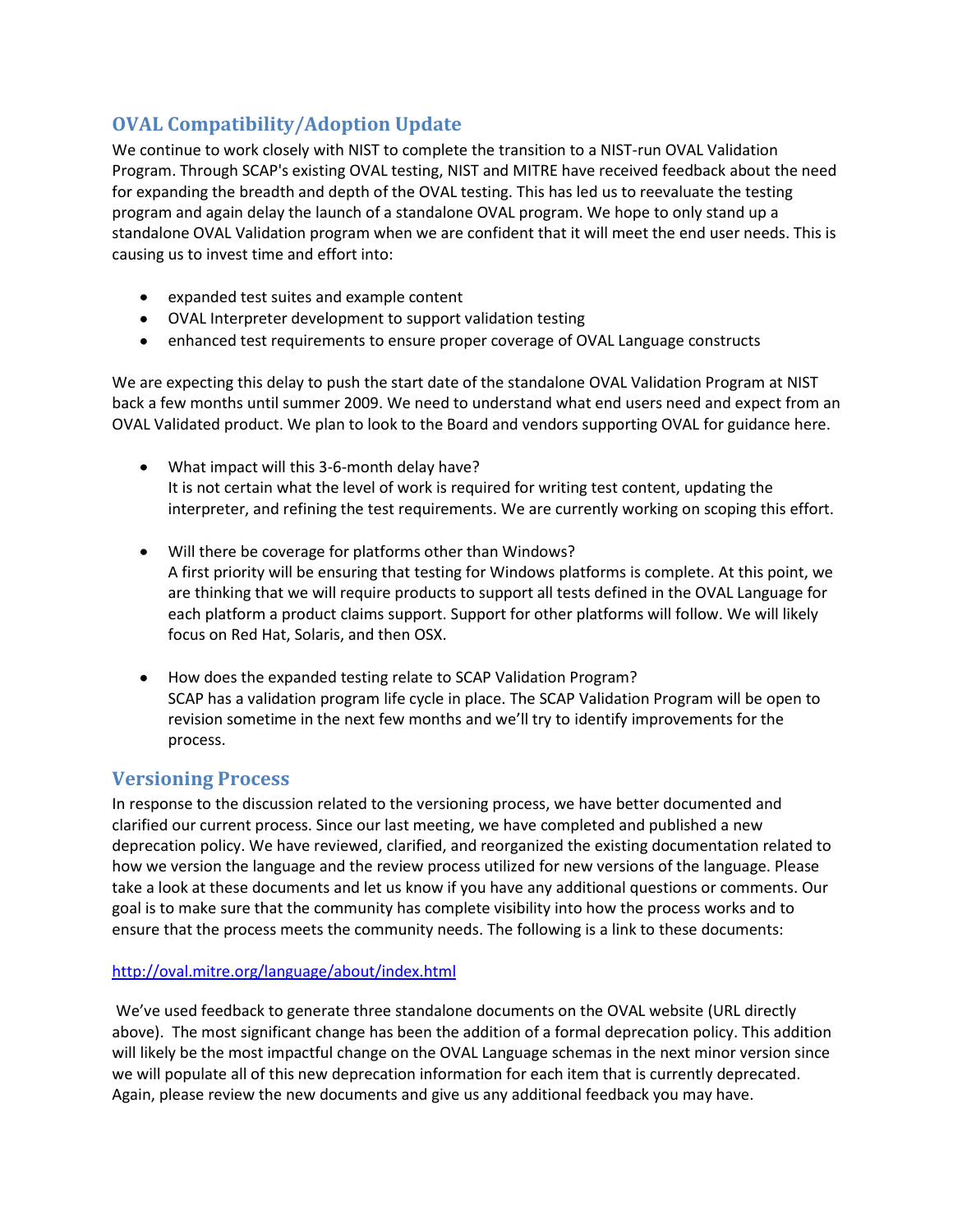## **Release Roadmap**

At the January meeting, we decided to hold off on a next release (minor or major) until after the versioning process was clarified. We are now ready to move forward with a next release. We have attempted to align the timeline with the SCAP Validation Program's Lifecycle to ensure that SCAP has the opportunity to leverage the latest release of OVAL when their validation program is updated in September. The timeline that we suggest for version 5.6 is:

- DRAFT May 14
- RELEASE CANDIDATE July 17
- OFFICIAL August 14

We need to be cognizant of the SCAP Validation Program lifecycle and work to ensure that we have a release in good shape for the 1 September 2009 deadline. The suggested timeline will allow for this and give us plenty of time to produce a high quality release that could be included in SCAP in September.

### **Version 6 Discussion**

We would also like to discuss version 6. We have previously been compelled to hold off on version 6 due to concerns about too much version churn for organizations supporting and using OVAL as well as concerns related to the interaction of the current version of OVAL and the version of OVAL used in SCAP. Now that the OVAL Language versioning process has been clarified, and NIST has developed a formalized SCAP Validation lifecycle, we should be able to proceed without causing version churn pain for NIST and participating vendors. We would like to understand the board's perspective on this.

The major points of the discussion focused around the relationship between SCAP required OVAL and the official version of OVAL, conversion of the OVAL Repository to version 6.0, and support for 5.x content, the need for a better understanding of what will be in version 6.0, and the acknowledgement that the drivers for version 6.0 should include the end users that buy and use OVAL Validated products. Below are some of the major questions and remarks from this discussion:

- Kent Landfield What version of OVAL will SCAP use?
- Drew Buttner What is your feeling about going forward with version 6.0, even if SCAP does not  $\bullet$ adopt it immediately? We might have trouble supporting both versions simultaneously.
- Anton Chuvakin It is understandable and probably good that SCAP will be somewhat behind the current OVAL version.
- Jon Baker Can the repository go right to version 6.0 and convert all the existing content to when version 6.0 is released? In the past we have converted the OVAL Repository on the day that the new version of the language became official. We have always tried to make sure that the interpreter and the repository were current when we released a new version of the language.
- Kent Landfield We will need to cover what the SCAP DTR covers for OVAL plus the newer stuff. Is the content of the 5.x repository going to be taken and put into version 6.0, where there will be no hope of finding an archive for that?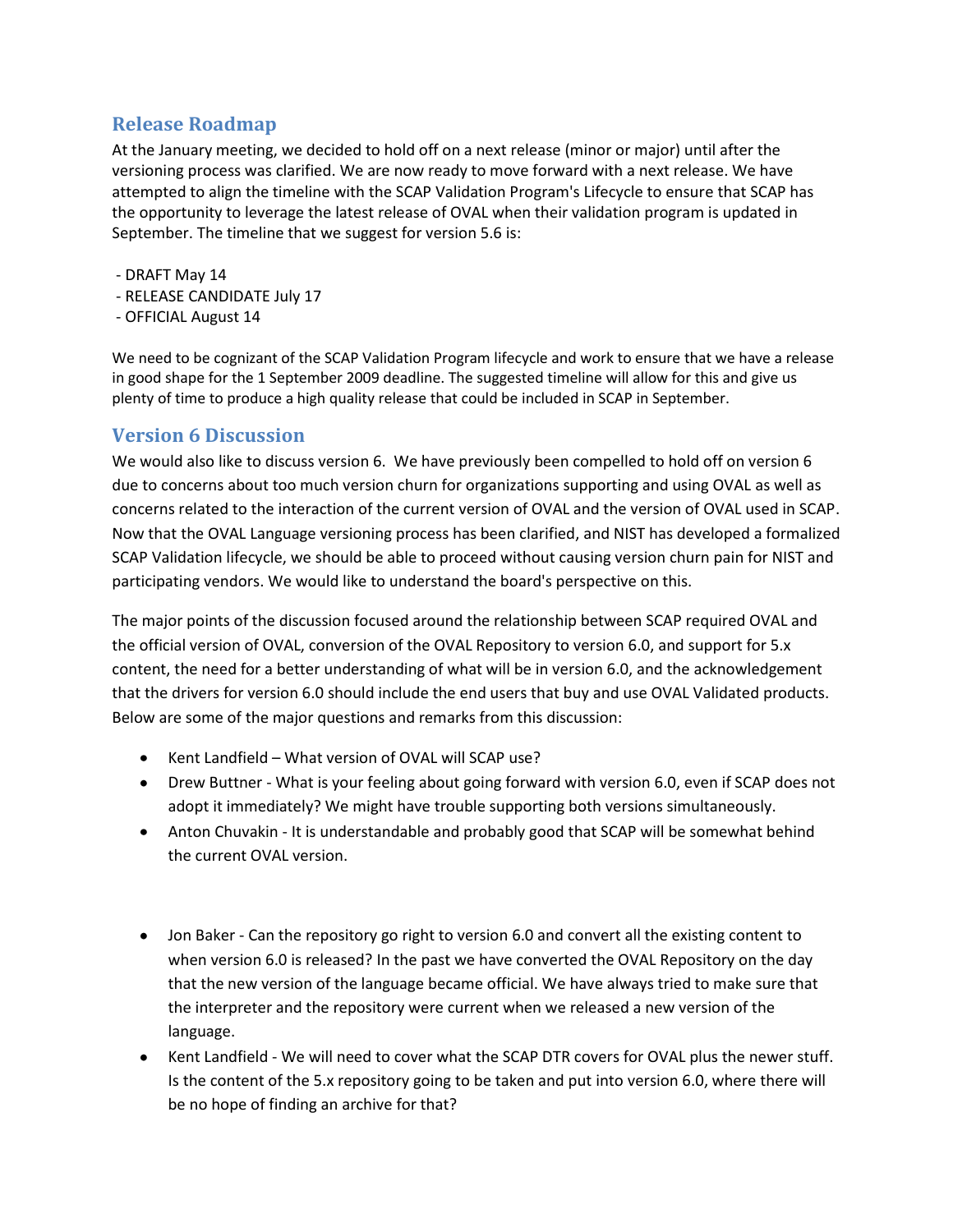- Randy Taylor Since SCAP will be relying on version 5.x for some period of time any content transition must support two versions for awhile (5.6 and 6.0).
- Drew Buttner How important it is to have a repository for version 6.0 out there right away, even if it isn't going to heavily used?
- Kent Landfield Is there no way to provide a repository that supports multiple versions of OVAL? This will allow the content to migrate to remain in version 5.x without conversion? We are making repositories too version-specific.
- Jon Lane With regard to data transfer to version 6.0, are you thinking of writing a conversion utility so that the data can be converted forward?
- Jon Baker In the past we have written a onetime conversion utility to migrate content from one version to the next.
- Melissa Albanese Will tool vendors be expected to support both version 5.x and version 6.0?
- Kent Landfield Keep the focus on the content based on the SCAP DTR; if they dictate we go to version 6.0, then we do it.
- Dave Waltermire What about the end users? We need to understand what the end users need from OVAL Validated products.
- Jon Baker We have great representation from vendors and developers on the board and need their voice, but we also need to understand what the end users are asking for.
- Melissa Albanese I could live with a tool that supported only version 6.0.
- Dave Waltermire Well what if you have content that is not written in version 6.0?
- Melissa Albanese Ideally tools would support both 5.x and 6.0.  $\bullet$
- Kent Landfield Should we be scheduling a date for version 6.0? Does a requirements document exist for us to use so that we have vetted requirements in hand while we work?
- Drew Buttner The best we have is tracker information which allows end users to understand the difference between 5.x and 6.0.
- Kent Landfield A draft generated in the near future would be expedited by an MRD (marketing requirements document). That might be drawn up to define the purpose of the release. Once we've got that done, it answers a lot of the questions.